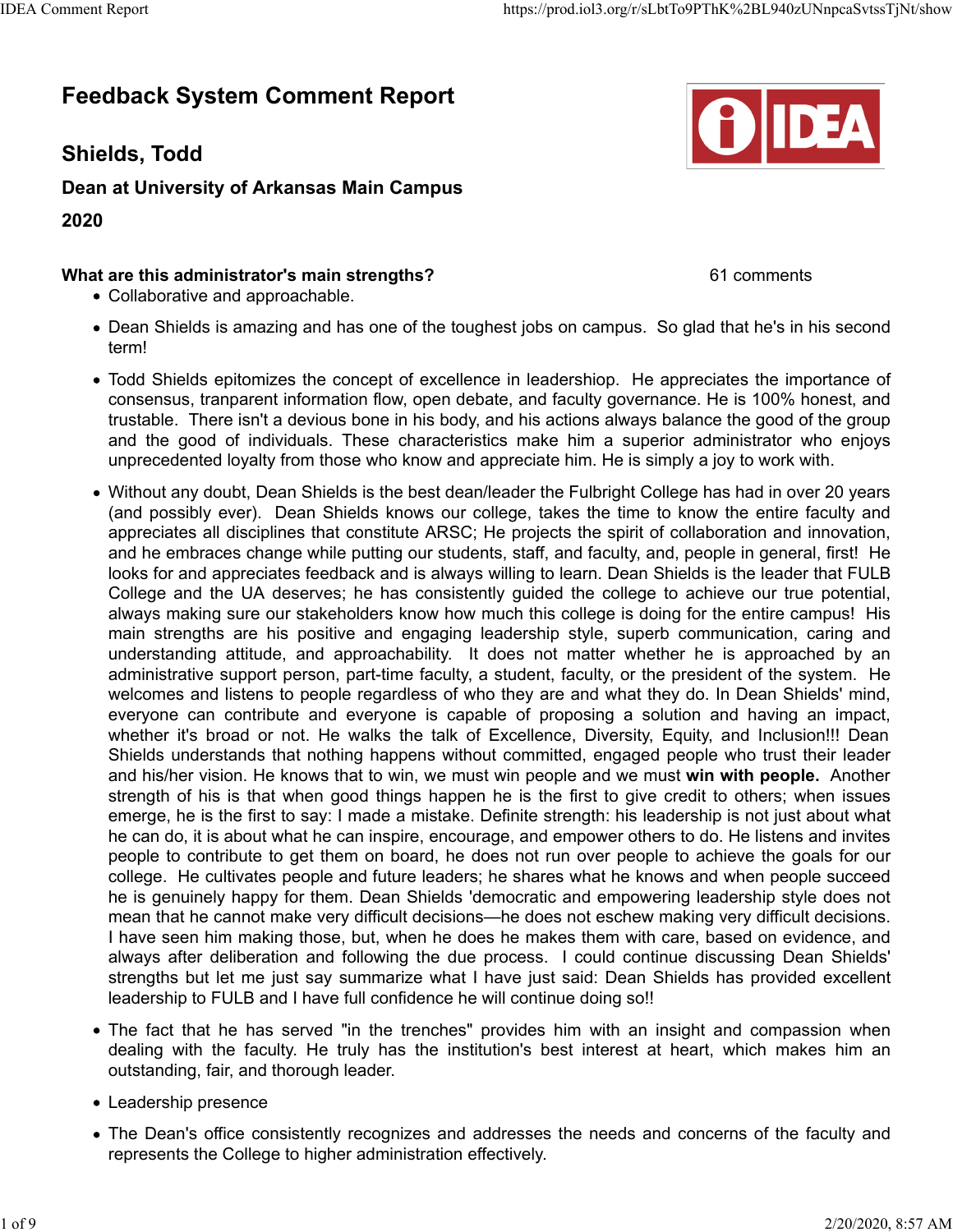- Maintaining a positive attitude among faculty an staff even in an era of increasing centralization where higher ed funding is eroding.
- Todd is a visionary and an incredibly hard worker. The amount of productivity he is able to maintain is astonishing. He communicates well, has good relationships, and is able to work well through others. He is restorative and values people. He is supportive, creative, smart.
- Interpersonal abilities are uncanny. People of all kinds can relate to our dean. This inspires a tremendous amount of trust throughout the college.
- Clarity of vision for the future; a willingness to do the hard, granular work required to see that vision enacted; and a general appreciation of the work done by faculty in every discipline in the college.
- He is sensitive to the needs of others and cares deeply about the people in the College and the University. He is brilliant, loyal and honorable. This university is reliant upon his leadership at this moment and even though this is self-sacrificing, the Dean's loyalty is steadfast.
- Todd is open, accessible, and easy to talk with.
- Dean Shields has an amazing ability to engage teams, think strategically and lead strategic efforts. He is a results oriented high-energy leader and displays a committment to the university's priorities. In addition to succeeding administratively, he mananges to remain committed and engaged with reserach and accessbile to students.
- Team building, collaboration, commitment to the general good
- This box cannot adequately fit a list of all of Todd's strengths. I would have left this University years ago had it not been for the fantastic leadership that Todd provides - he's Fulbright-focused, supportive of student success initiatives without compromising faculty support, approachable and democratic, and as hard working as any single human being could be.
- Very approachable, understanding, and sincere
- His ability to read a room and speak directly to what they need to hear!
- Proving strategic oversight of a massively complex college. Ability to deal with difficult personnel issues and people. Sound ideas for resolving conflicts. Supportive and encouraging leader.
- Dean Shields has incredible capacity for synthesizing information presented in meetings I've attended into actionable directives that are team-centric and solutions-focused. He is approachable and has authentic compassion for problems or issues team members may be facing. The overall effect of this thoughtful leadership is a team culture that is open, transparent, and characterized by support. To me, this is encouraging for future advancement at the college.
- Ability to balance a tremendous breadth/depth of significant responsibilities in a timely and responsible manner. Listens respectfully to those providing input and ideas to him, then acts on this information and his conclusions formed by his team and his own wealth of experience. Very able and tested leader who has respect of students, faculty and staff as well as his peers across campus..
- He is a great communicator, fair, pro-faculty, and dedicated to Fulbright College.
- Fairness and transparency. Unwarranted sense of humility.
- Todd listens very well. He has a contagious enthusiasm, a tremendous amout of energy, is transparent and extremely fair minded. His support of our department and its faculty is very strong. I am often impressed at his ability to find creative solutions to problems.Todd continues to be exceptional at fund raising! He has also been creative and innovative at such things as absorbing reallocations, holding positions, etc. Our Dean is a champion of inclusion and diversity! As an example, when I sit at a Chair's meeting and look at the front of the room, I see Todd and his five Associate Deans--the leadership Team he has assembled. Amoug this group of six leaders are three women and three men, one of whom is African American; 50%-50% male-female and 16.7% African American, which almost exactly matches the demographics of Arkansas!Todd is a great Dean! We are fortunate to have him.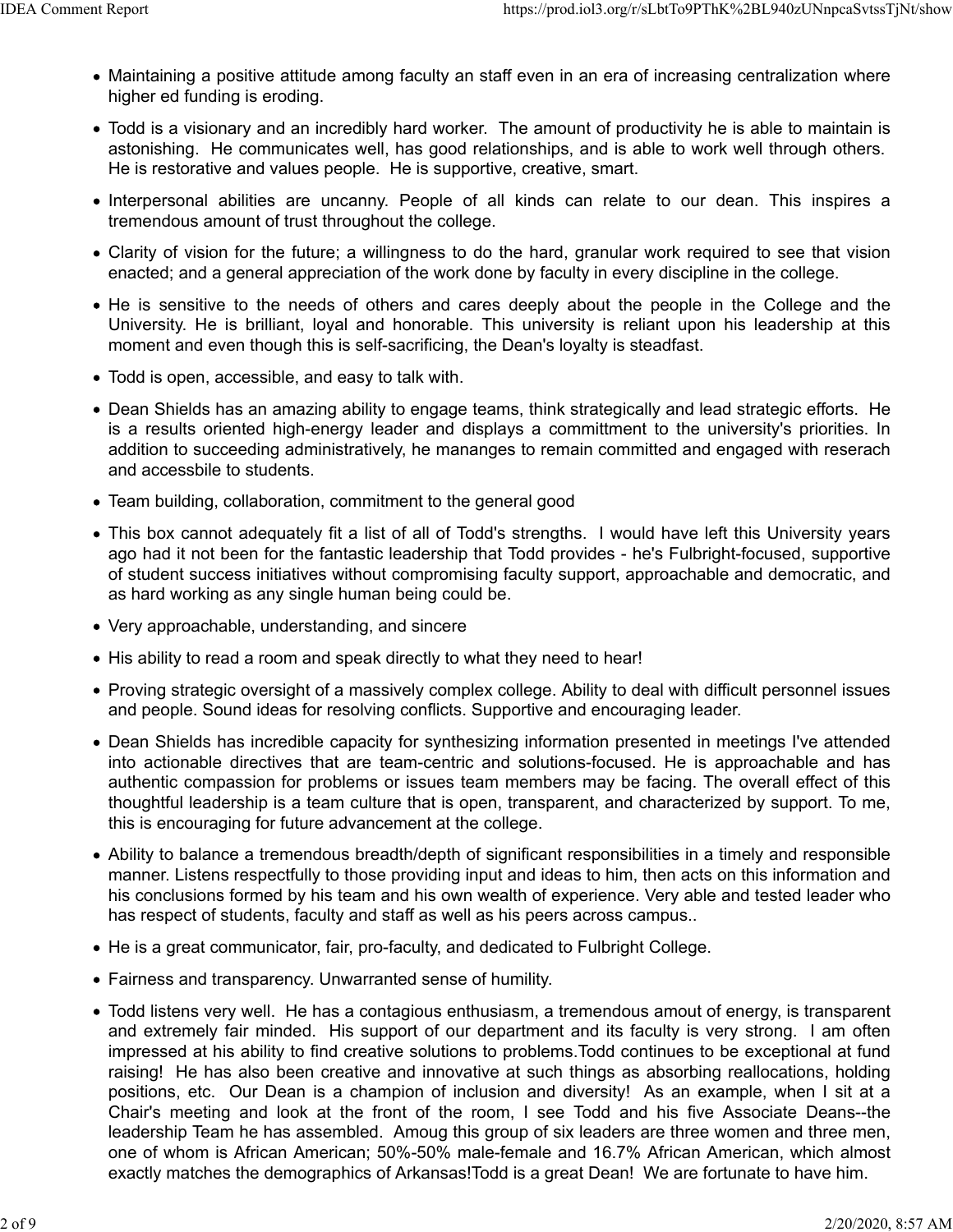- Friendly, popular, knowledgeable
- Dean Shields strength is his fair, democratic approach in guiding the college. He makes sound judgements for the college and he is clearly an advocate for improvement. As a former Department Chair, he displays empathy and understanding for the challenges faced by department chairs and he does everything in his power to assist and provide advice . Overall, Dean Shields strength as an administrator is displayed in his leadership style which has proven highly effective for Fulbright College.
- Democratic, reflective
- Handling one of the most challenging positions on campus very well.
- Great administrator... clear vision, receptive to ideas, cares about the college
- Todd works tirelessly to ensure the campus's largest college is setup for success.
- Todd is an oustanding leader. He is a vocal and effective advocate for our college. He is thoughtul, strategic, and fair. He listens very well.
- His ability to work to get all department needs met is one of his big strengths. His care for U of A and Fulbright is his other huge strength.
- Dean Shields is a great advocate for the Fulbright College's programs, faculty, staff and students. He is straight forward, direct and responsive.
- He is stright forward.
- Committed, enthusiastic, supportive. Courageusly leads upholding key values in education, freedom of expression, equity, inclusion and diversity
- Leadership, fierce defense and nurturing of the college and its people, personability/approachability, honesty, collaborative vision, sincerity.
- Fairness. Advocacy for the College. Support for the faculty. Excellent donor relationships.
- He is well liked and respected by a diverse group of people including those from outside of the college and university.
- Organizational skillsPassionate about workLeadership of college
- Inclusive, Flexible, Communicator, Positive
- The administrator knows the institution well. The administrator makes an effort to assist in resolving issues. The administrator is helpful in offering directing me to the right people for assistance. The administrator projects an image of sincerity and desire to be helpful.
- Leadership and fairness.
- Visionary who delivers results.
- honesty and hard workingexcellent vision and great ideasproduces results. Nothing is too small for him to give his attention.
- Ability to juggle many difficult situations, ranging from faculty problems to space to donors to staff. Very impressive.
- His ability to discover on his own, or understand by listening to others, the nature of problems, and then to come up with solutions quickly. He has other plusses, but this is the one I appreciate the most.
- Open to ideas and team oriented
- Todd Shields is hands down the best Dean we have had during my two decades in Fulbright College. He has an expansive and engaged vision for the college and our university. He is approachable and supportive of fellow administrators, faculty, staff and students. He clearly cares deeply about the college, its students and staff, and the university as a whole. He is easy to work with, exceptionally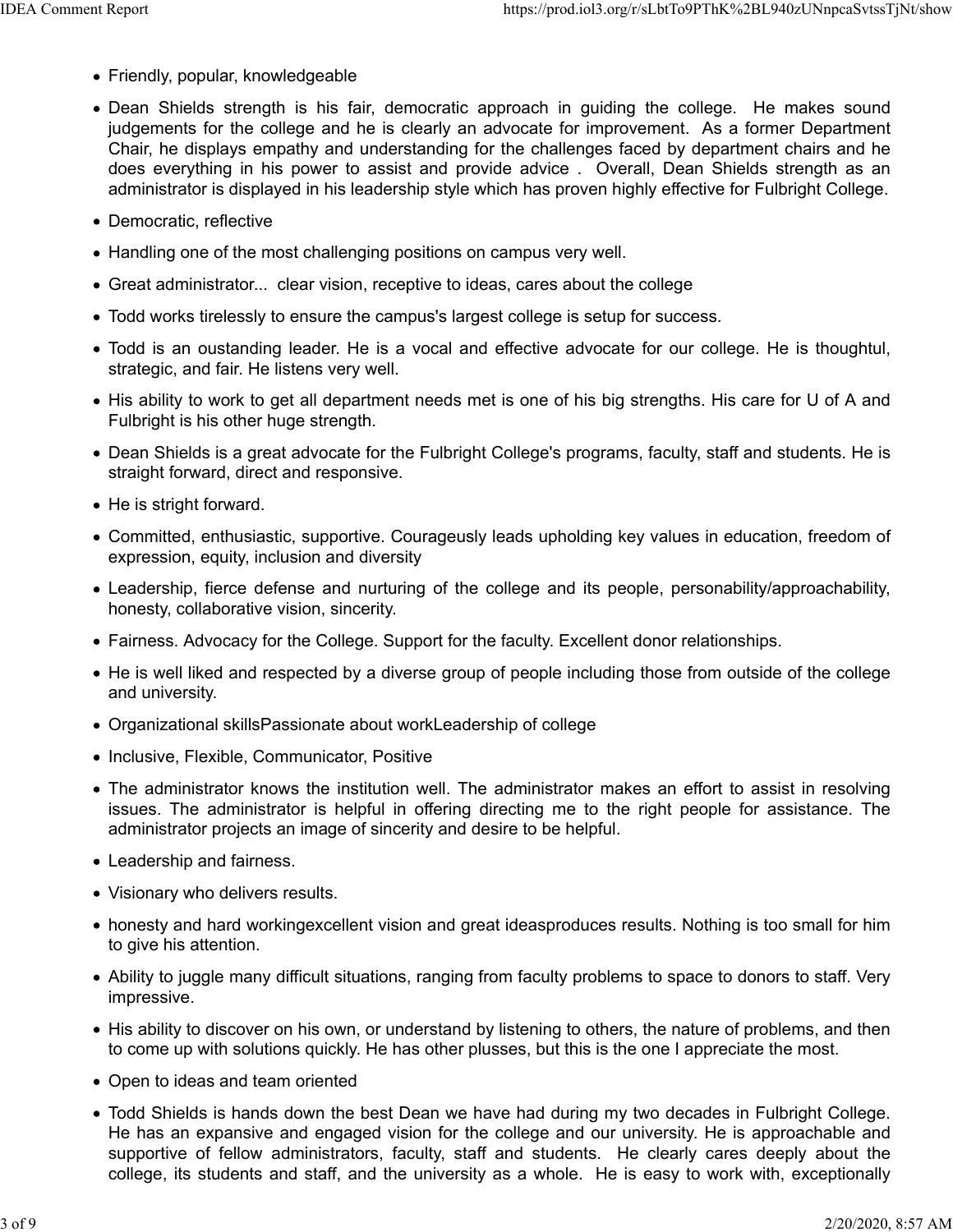competent at what he does, and has an outstanding rapport with his colleagues. He is also a very good listener, an excellent communicator, and accepts feedback. He takes our ideas seriously and puts them into action.

- Responsive, open to new ideas, clarity, gets things done
- down to earth and approachable. shows genuine concern for all levels of faculty/staff/students
- Operating under uncertainty and confusion stemming from offices like ORSP
- Todd leads the most difficult college in the University and he does it with excellence, professionalism, innovation and collegiality. He is unflappable.
- Positive, thoughtful, people-oriented in a time where all individuals are appreciated.
- Approachable, caring, good leader
- Seems to truly care about faculty and students.
- He is an effective voice for the college.
- Very supportive of the faculty, and communicates effectively. Builds teams and makes the faculty know they are appreciated. Best Dean I have worked for in 30 years.
- I believe he tries to advocate strongly for the college, particularly in regards to faculty, and resources.

- His vision, his understanding, and his approachability. He is honest, direct, and open to ideas. He does not only accepts but requests feedback. He is an excellent administrator and wonderful leader. Aware of his own weaknesses and a great manager of his own strenghts. Dean Shields is an outstanding colleague, and more importantly, a great human being.
- Approable and relatable.

## **How might this administrator improve his or her performance?** 46 comments

- Nonething that I can think of.
- Not much to improve. All-around great performance.
- never stop refining
- Recognize and utilize the strengths of his team
- The Fulbright Dean needs an endowed chair. He simply must have more discretionary funding. I find that to be a high priority for this institution.
- Sometimes I feel that his communication could be a bit better.
- Delegate more
- He could improve by teaching other deans how to lead. I have learned a great deal from him but I would like to learn more. It is evident that he not only leads the college well, but he also leads his family well. He makes the university look better than reality.
- Hard to think of anything. He holds a very difficult and vital position for the University, with a lot of decision making responsibilities that will never please everybody. I am sure some colleagues could identify instances or concrete examples to show how Dean Shields could improve his performance as an administrator. I hope those instances consider the many different variables Dean Shields has to juggle before making a decison, and the level of pressure and responsibility his position demands.
- Be more data driven.
- Dean Shields has a demanding schedule which can slow down response times, but never when the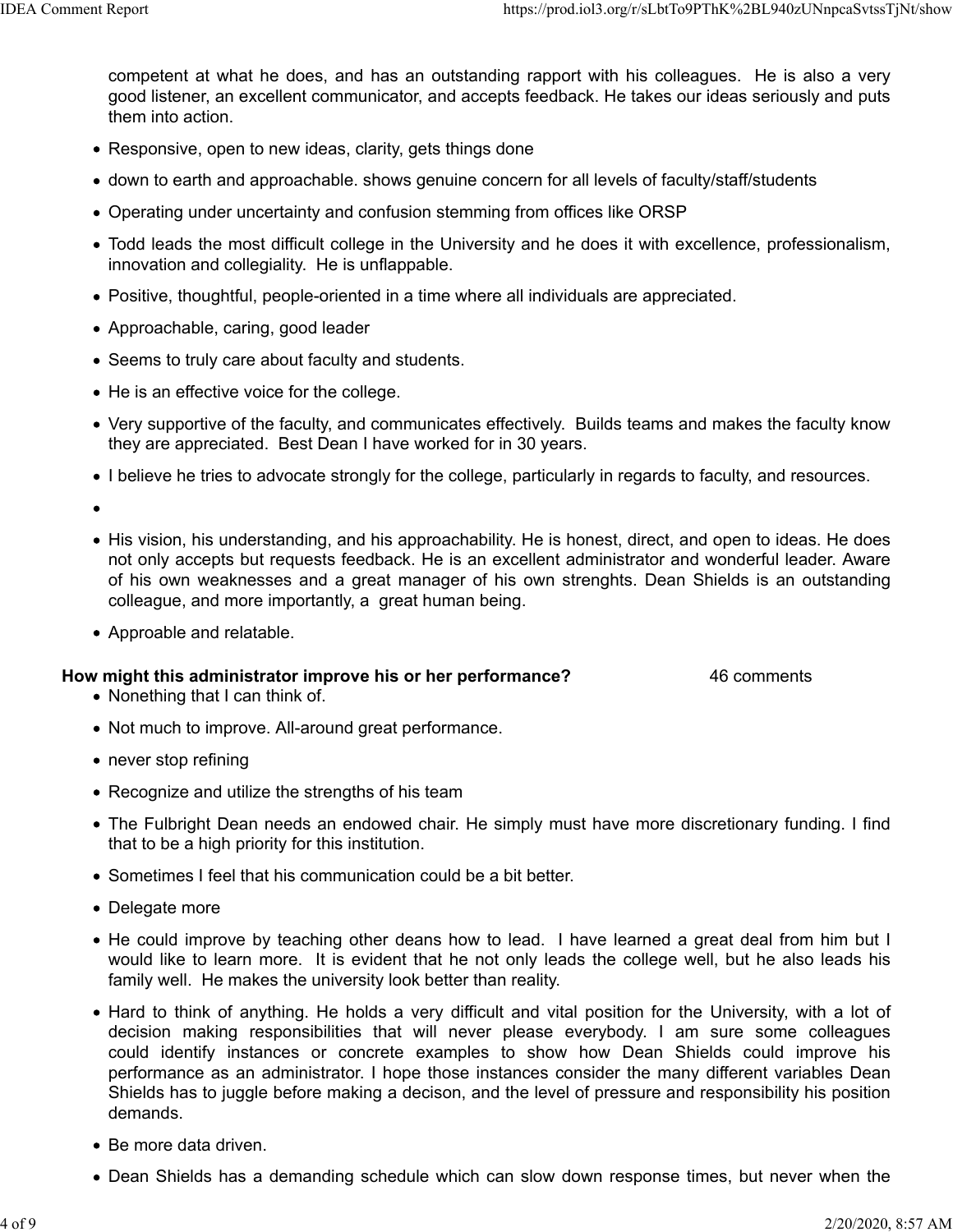issue is urgent.

- I have no recommendations for improvement. Dean Shields is an outstanding boss and advocate.
- Keep on doing the same.
- I think Todd's weaknesses are due to being overworked; the upper administration leans unrairly hard on the College Deans, and Todd is no exception to this.
- Todd focuses a lot on what is in front of him. This can be a good thing -- he addresses what needs to be addressed when it needs to be addressed. His long term vision, on the whole, could be improved. His focus on short term needs and opportunities seems to cloud the long-term and the big picture. He capitalized remarkable when Alice Walton expressed interest in making a large donation to the Art Department because that was what was in front of him. But, in a time when the enrollments in other UARK colleges are starting to rival ARSC in size, and when enrollments seem to matter to central administration, I don't see a plan being put into place to address this pending challenge. There needs to be one. If we as a college do not act soon, there could be serious long-term repercussions for the departments in the college. I recommend he direct the college to ensure its departments remain relevant to the undergraduate student body.
- $\bullet$  His performance is A+.
- I can't think of anything.
- Todd excels at all aspects of his job, and he surrounds himself with capable honest and thoughtful individuals who get the job done and done well. There is nothing I can honestly point to that needs improvement.
- nothing to comment
- Probably due to high amount of emails received, not all emails are answered or answered in a timely manner.
- He is a rockstar
- I don't know how he could accomplish this, but development needs stronger leadership within the college and for some reason, this area seems to be critically important to the growth of Fulbright, but there's not enough experienced support to provide the movement needed to more consistently cultivate new donors/benefactors. The people we have are great individuals, but they are not available or proactively working with the chairs to create new funding opportunities.
- 
- Todd is an inclusive and collaborative leader who values the insight of others. This is a positive attribute, but can lead to slower decisions and team frustration. Not sure how to balance this in a better manner
- Understandably for a college as large as ARSC, for practical matters the relation with faculty is mediated by a cohort of associate deans, all of which are excellent for their position, consider how to maintain personal interaction with faculty, specially junior faculty who may not have had much oportunity to interact with the Dean.
- Somehow find a way to convince the Central Administration to provide more resources for Fulbright. This is a difficult problem, and I do not think it implies poor performance on the Dean's part. Todd is outstanding at outside development, but this does not affect all disciplines within the College equally. The same can be said of the Central Administration's development efforts. Finding a pool of more flexible resources such as a few new faculty lines would be helpful.There can be times when it is difficult to reach Todd, particularly when he is traveling for development or other purposes. Other times, I am amazed at how accessible he is even when traveling. His Associate Deans and other staff are usually able to assist when Todd is intensely busy or away, and they can even provide access to Todd during these times. There may be ways to further improve the organization of his staff.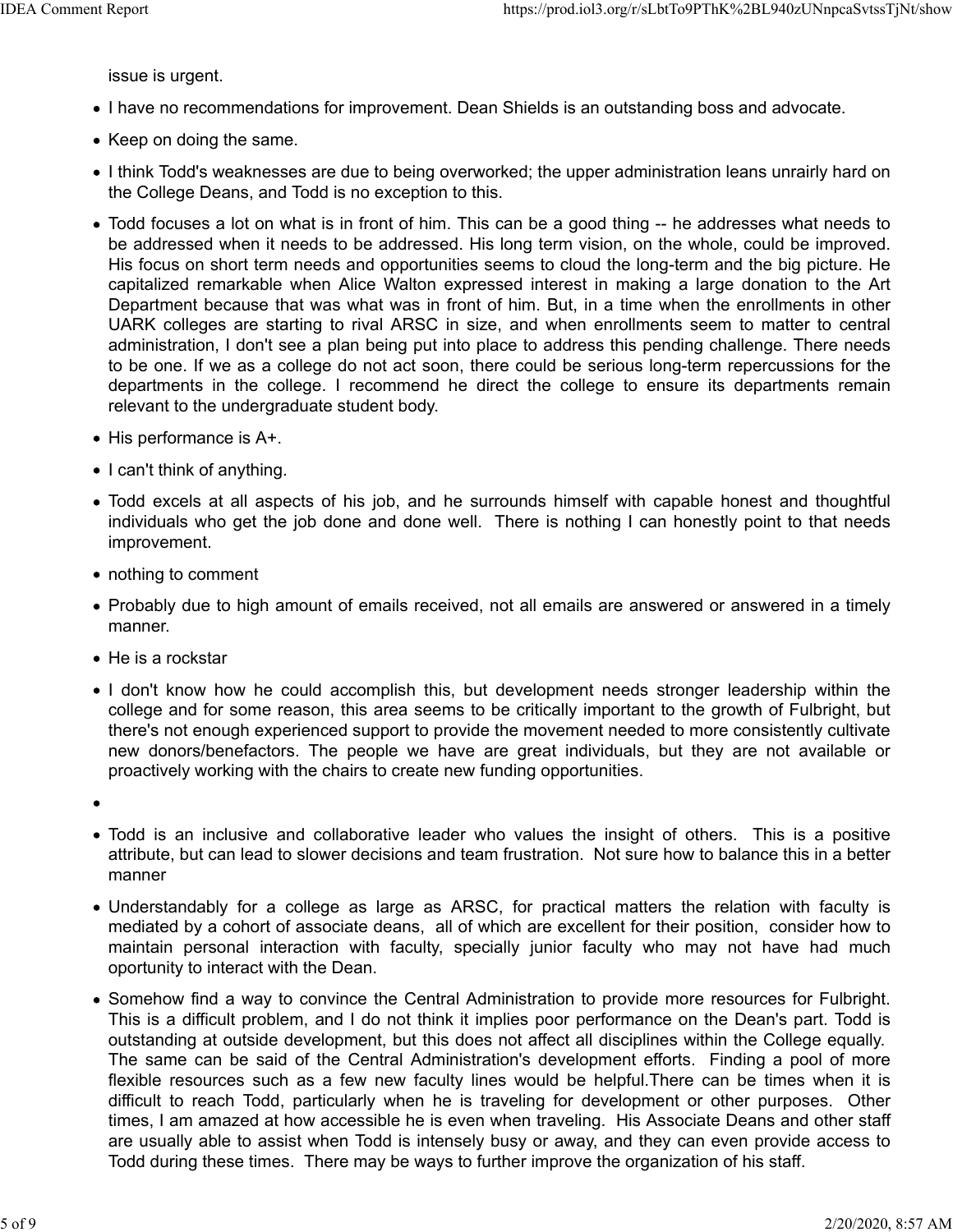- Periodically reexamine the organizational structure of the college, especially the flow of information up and down the food chain, in hopes of keeping our top administrators understand all aspects of the college.
- Continue to cultivate listening skills and awareness of developing situations.
- He needs to communicate more with the rest of the college. He only seems to communicate to chairs who he has a personal relationship with otherwise he's very insulated. His decisions are also based on advice of a few and doesn't seek out other input personally. Again an example of insulation.
- I cannot think of anything regarding this question; However, I do believe that Dean Shields' leadership style was more widely embraced on our campus he and leaders like him would be much more effective and our campus would be much better for it.
- clone himself.....wish that were possible.
- Being more supportive of UA Executive Leadership esepcially with external audiences
- Not trying to please everyone.
- Perhaps one approach might be to add some additional, trusted senior team members to help balance the overall workload. Time management is his major balancing point challenge and he does superbly in this delicate dance but could use some additional assistance. Creating additional time to deliberately create opportunities for more direct interraction with his students and his faculty/staff in their environments would be the result.
- Don't have favorites
- Nothing comes to mind, he does and oustanding job.
- I can't think of anything
- Listen better. Develop a visionary plan for the college.
- It seems like decision making is a joint process amoung all deans. It may lighten his load if he maybe delegated more decision making to his associate and assistant deans.
- The administrator can sometimes be self-promoting to the point that it distracts from problem-solving. The administrator can follow-through more on providing information offered to address issues.
- Dean Shields is the best Dean ever and there is nothing he needs to change.
- While it's understandable that taking resources from underperforming departments creates some ill-will, it's also true that resources are not always distributed according to need in the college. There also needs to be much more transparency about the college budget.
- Designating one go-to for dean's level decisions when the dean is unavailable even if they sometimes simply route question/decision to someone more appropriate.
- He should concern himself less with how his decisions are perceived by others, especially ones that do not have the campus's highest interest in mind.
- Have better and more effective support from the upper administration.
- More public acknowledgements of research achievements. It sometimes seems like kudos are going to teaching and service achievements (of course also very important),

## **What are the most important challenges facing this administrator?** 51 comments

- The college keeps growing in size without the financial support for more faculty. :(
- Tight budgets.
- The challenges faced by Dean Shields are largely structural in nature. As the largest college on campus, Fulbright College needs more resources to serve our growing student body. We desperately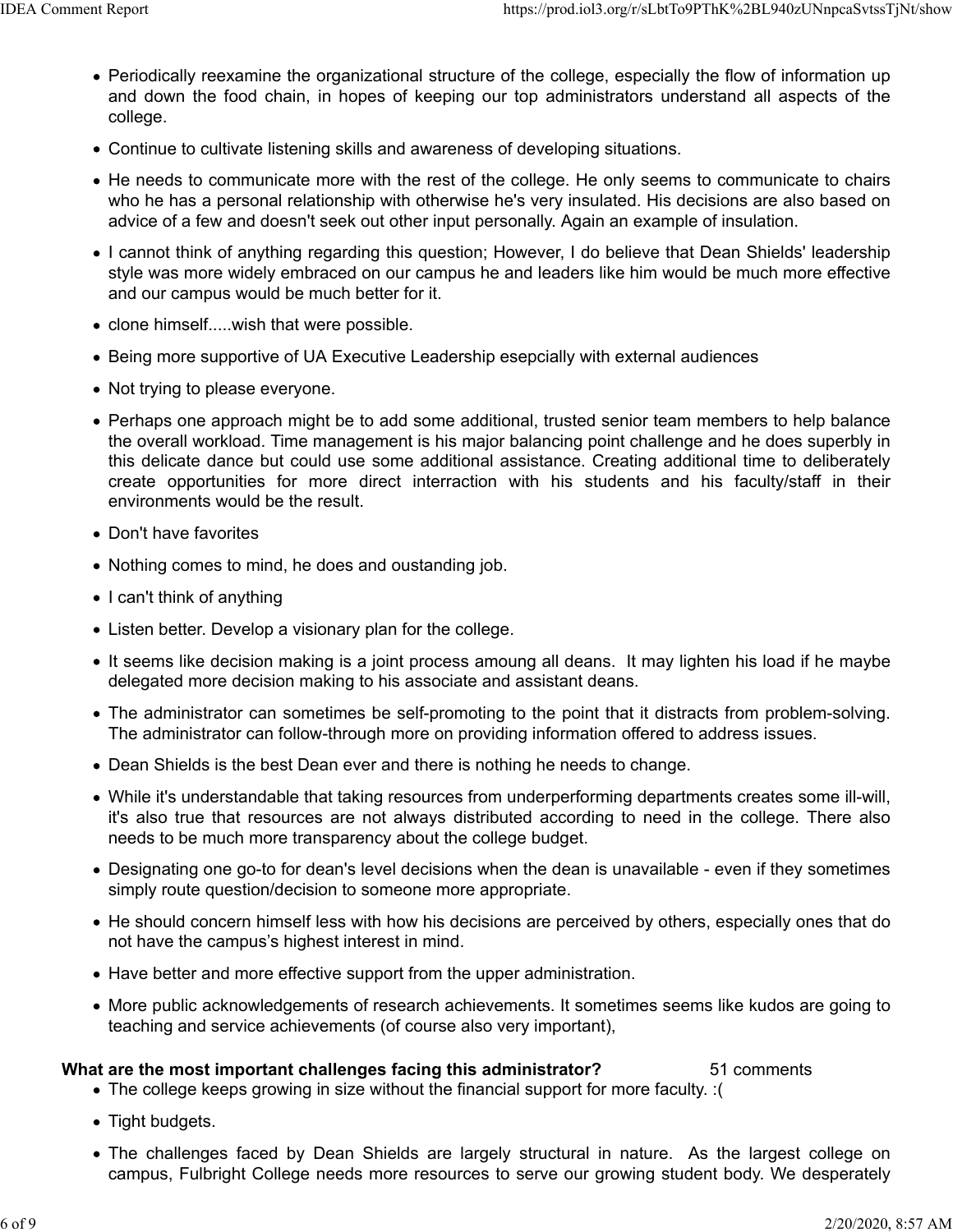need more tenure-track faculty lines. The Dean actively and dynamically advocates for faculty lines as well as other resources, seeking to direct those resources where they are most needed.

- 1. Identifying space for offices and research facilities as departments need addition space for growth and expansion research capabilities.2. Implemenation of changes that have been initiated over the past few years, ranging from curriculum to academic policies to fiscal software transition. 3. Budget. The lack of significant change in the maintenance and TELE budgets despite significant growth of departments over the past decade. We continue to do more with less funding and while the Dean is fully aware, the challenge is how to solve the problem.
- Lack of resources and a checked-out provost.
- Main "problem" is not with dean but for dean = recurrent reluctance of cental administration to heed priorities of A&S faculty, especially as pertains to the needs of the humanities
- I don't know.
- The amount of resources allocated to this college relative to our needs is insulting.
- Reinventing, reimaging and marketing the value of an arts and sciences college education
- Maintaining the strengths and values of the College in the face of diminishing resources and increasing demands.
- The direction of the college with Central.
- As the institution evolves, with increased research demands on faculty, can we sustain the supportive culture we have been known for or will the revamped push for competitiveness undermine such supportive social fabric
- Budget and positions.
- Limited resources
- The college is failing to retain top talent (especially minority faculty), particularly as the demographics of the college (and larger university) are beginning to shift.
- Dollars. More \$ support would allow so much more to be done
- University rules, policies, and insufficient funding.
- The most important limitations/challenges facing campus leaders of Dean Shields' quality are: (1) despite our efforts to transform our culture toward the culture of "YES," there are too many instances when we continue to hear a "no."; (2) while the culture of positive and democratic leadership exists on our campus, it should be cultivated and modeled more widely and strengthened; (3) it appears that our campus has been moving too much toward central micromanagement, which affects our efficiencies, flexibility, and makes us less nimble; and, (4) as campus, we have too many priorities and are asking people who get paid less than the living wage (part-time faculty, departmental office personnel) to do more and more for the same pay. In fact, the number of priorities, initiatives, and requests that are piling up on our lowest-paid employees is simply beyond reasonable; the same is true for department chairs ad faculty. While they tend to be better paid they are also overwhelmed and can barely keep up - hence the challenge: to keep people's morale intact!! No doubt - Dean Shields will live up to this challenge but the issues and challenges he faces extend beyond our college
- historic lack of resources allocated to the university's largest college.
- The chancellor and his administration is the major challenge facing the dean and the college.
- Financial limitations due to scarce resources.
- A Provost and Chancellor that understand the importance of Fulbright College and reward the college for the role it plays in the UA.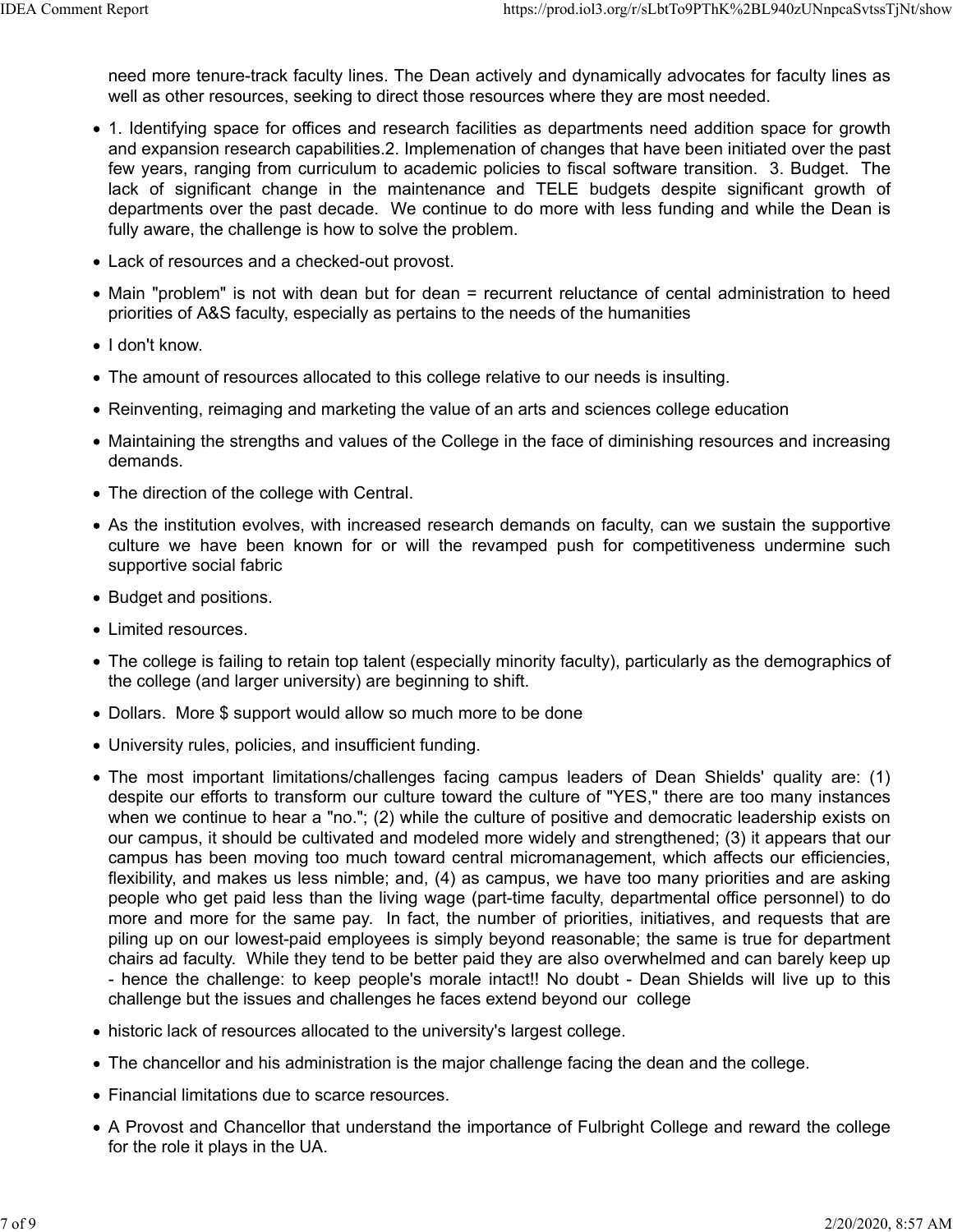- Preparing for the impending drop in undergraduate enrollment.
- Funding challenges; running a large, complex entity with multiple internal and external threats (competing values from the Board, State Legislation, negative narratives about higher ed and liberal arts).
- He has plenty of challenges. He presides over the largest and most diverse college on campus. He has to serve diverse constituencies with different priorities, including a central administration that at times wants to make UARK into a top-flight research university, and other times make us into a four-year liberal arts college. We have a central administration that is obsessed with "student success," but has emphatically stated we will do so with no new resources, including additional faculty lines. He presides over a college that sees the tuition it generates to the university get sucked away by other colleges on campus.
- Self-interested administrators that do not care about the people on campus especially the staff and faculty doing all the hard work. There is a deteriorating morale issue on campus and the administration must redirect its focus to helping the campus begin to feel like a welcoming community. You cannot just "say" you care, you must role model your intentions. Be the change you want to make otherwise it is lip service and the people on this campus know better and are deserving of better. Dean Shields is a true leader that is what he says he is and cares for others. The morale on campus is not as bad as it could be because of Fulbright College's leadership.
- The only one that comes to mind that other deans don't have to worry about on some level is the negative portion of the Fulbright legacy - something that seems to receive scrutiny on a more regular basis, leading to an increase in negative comments on campus and beyond.
- Size and diversity of the college and related needs; availability of resources for competing priorities; leadership support.
- reallocation of resources to programs that continue to grow
- Making sure the whole college is on the same page with our goals, and moving in the same direction
- Budget and push/pull with central administration.
- A lack of new resources from the State and the Central Administration. A zero-sum game year after year makes it increasingly difficult for the College to innovate and grow. Given this zero-sum situation, reallocating resources may be an increasing difficult challenge in the future.
- 
- Large college, diverse demands on his time and priorities. Decreasing enrollments.
- Vague and often misguided directives from Central Administration.
- Growth of the college while the professor lines and resources are static.
- Our institution enjoys a diversity of leadership styles, and these styles are variously compatible. Todd's biggest challenge is working with and making sense of campus leaders that take a more authoritarian approach.
- More power going to central.
- The most important challenge it seems that he has to face is possibly an inconsistent message from some members of the upper administration.
- Managing the largest and most heterogenious (in terms of disciplines) college on campus.
- Administrating such a big College is not an easy task. Budgets, politics, priorities, the largest number of students at the UofA, faculty, administrators and multiple stakeholders within the University and beyond. All of them with their own sense of entitlement, egoes, narcissism, values, virtues and points of view. Dean Shield is an outstanding leader, with an impressive, humble and unique talent to relate to the human experience of everyone connected to Fulbright College.